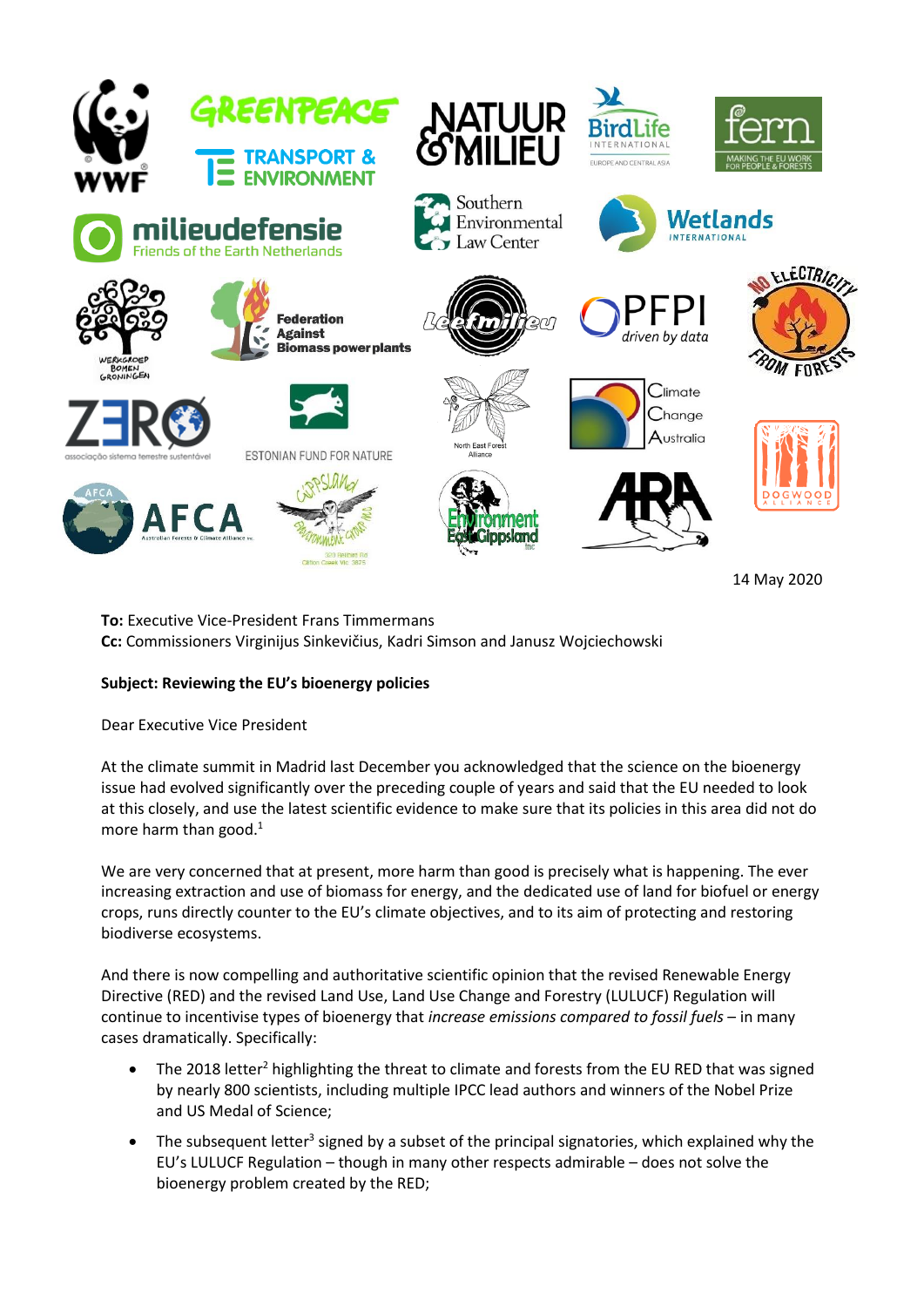- $\bullet$  A review<sup>4</sup> based on work by Europe's Academies of Science that found that bioenergy is having the opposite effect to that expected of renewable energy, by increasing atmospheric levels of carbon dioxide for substantial periods of time;
- The 2018 report<sup>5</sup> from the research arm of the UK Government's Forestry Commission, the agency that the European Commission's Directorate General for Energy commissioned to support its work developing the revised RED, which concludes that the revised RED contains few of the sustainability criteria required to ensure that biomass delivers carbon benefits compared to fossil fuels and recommends that Member States introduce stricter rules at national level; and
- The taxonomy report by the EU Technical Expert Group on sustainable finance published in March<sup>6</sup>, which concluded that the bioenergy criteria in the RED were not sufficient for bioenergy to qualify as a green investment and instead that a feedstock-based approach was required.

As things stand, the bioenergy criteria in the RED are due to remain unchanged for another decade. In that time – precisely the timeframe over which we face a make or break challenge on climate – immense further harm could be done to the world's climate and to forests and other ecosystems as a result of EU bioenergy policies, not least because other countries around the world are copying the EU's example and relying on the EU RED as a model.

We therefore urge you, as the Commission considers how to amend legislation in light of new climate and biodiversity goals, to carry out a root and branch review of the sustainability criteria in the RED for all forms of bioenergy, with the full involvement of climate and environmental scientists.

Having for many years led the rest of the world down the wrong path on bioenergy, and done serious damage to the climate and to ecosystems in the process, the EU now has a moral duty to mend its ways, and institute a policy based on the science rather than the interests of the bioenergy lobby.

Yours sincerely,

Ester Asin, Director, WWF European Policy Office

On behalf of:

WWF Greenpeace Transport & Environment Birdlife Fern Wetlands International Milieudefensie Leefmilieu Natuur & Milieu Werkgroep Bomen Groningen ZERO - Association for the Sustainability of the Earth System (Portugal) Estonian Fund for Nature ARA Dogwood Alliance Australian Forest & Climate Alliance Climate Change Australia-Hastings Federation Against Biomassplants